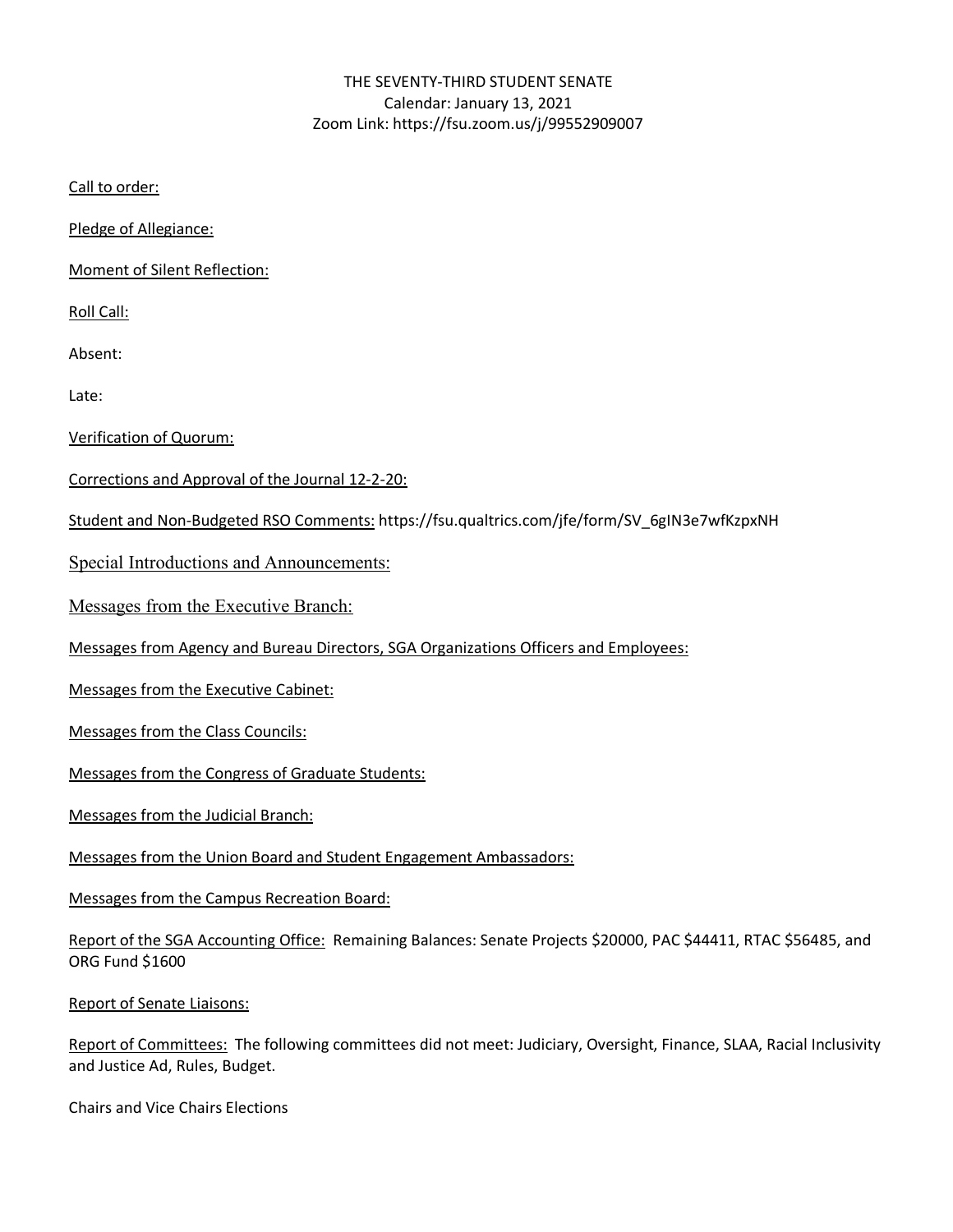# Senate Confirmations

### Consent Calendar:

# Bills First Reading:

| Bill 1 | Sponsored by Senator Ramos and Gerdts (P) Villacorta, Rodriguez, Soto, Stults, Arutt, Lessard,<br>Preshia, Murcia, Marcus, Flashman, Fineout, Nasworthy, Linsky, Tackett, Wang, Roy (Co)<br>A Creating Statute 211, enacting an SGA Indigenous Land Acknowledgment Act of 2020 |
|--------|--------------------------------------------------------------------------------------------------------------------------------------------------------------------------------------------------------------------------------------------------------------------------------|
| Bill 2 | Sponsored by Senator Villacorta (P)                                                                                                                                                                                                                                            |
|        | Mandating the publication of minutes from any and all SGA meetings                                                                                                                                                                                                             |
| Bill 3 | Sponsored by Villacorta                                                                                                                                                                                                                                                        |
|        | Updating the list of major offices to preserve checks and balances and                                                                                                                                                                                                         |
|        | address conflicts of interest                                                                                                                                                                                                                                                  |
| Bill 4 | Sponsored by Villacorta                                                                                                                                                                                                                                                        |
|        | Amending the Candidate Screening Process                                                                                                                                                                                                                                       |
| Bill 5 | Sponsored by Villacorta                                                                                                                                                                                                                                                        |
|        | Refining the Statutory definitions of Majority and Two Thirds to line up                                                                                                                                                                                                       |
|        | with Roberts Rules and general best practices                                                                                                                                                                                                                                  |
| Bill 6 | Sponsored by Senator England (P)                                                                                                                                                                                                                                               |
|        | Outline the appointment process for Senate officers in Chapter 400.2 and establish the Office<br>of the Senate President.                                                                                                                                                      |
| Bill 7 | Sponsored by Senator England (P)                                                                                                                                                                                                                                               |
|        | To eliminate the conflict between statute 304.3 and 400.2. This deals with the appointment<br>process of candidates by the Student Body President and the appointment of Senate officers<br>by the Senate President.                                                           |

## Bills Second Reading:

## Constitutional Amendments:

| Amendment 1 Sponsored by Senator Villacorta (P)                       |
|-----------------------------------------------------------------------|
| Correcting the mathematics behind Recall Election Petitions           |
| Amendment 2 Sponsored by Senator Villacorta (P)                       |
| Remove redundant language referring to the office of the Student Body |
| Treasurer in the Student Body Constitution                            |
| Amendment 3 Sponsored by Senator Villacorta (P)                       |
| To make the Student Body President and Student Body Vice President    |
| run separately                                                        |
| Amendment 4 Sponsored by Senator Villacorta (P)                       |
| To Create a Constitutional Review Commission to ensure periodic       |
| review and modernization of the Student Body Constitution             |

#### Resolutions: